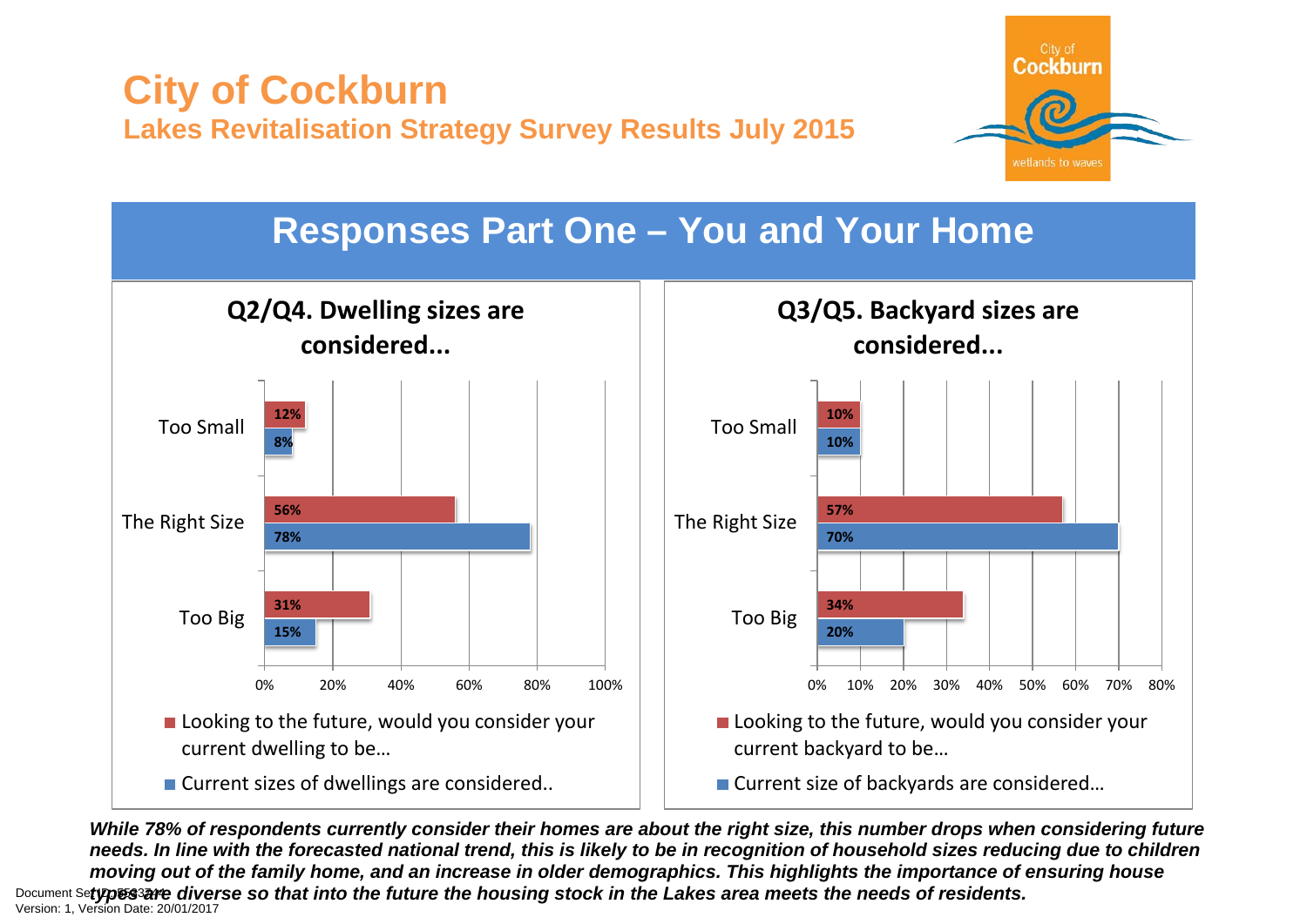# **Q6. If rezoning occurred what is the likelihood of residents subdividing or redeveloping their property?**



*South Lake respondents are more likely to develop their property. North Lake and Bibra Lake are less likely. These figures suggest only some residents are interested in redeveloping and therefore this might suggest housing in targeted areas rather than broad scale density. Like other suburbs the City has undertaken revitalisation work within, it also highlights the likelihood that change will be incremental, allowing change to be managed.*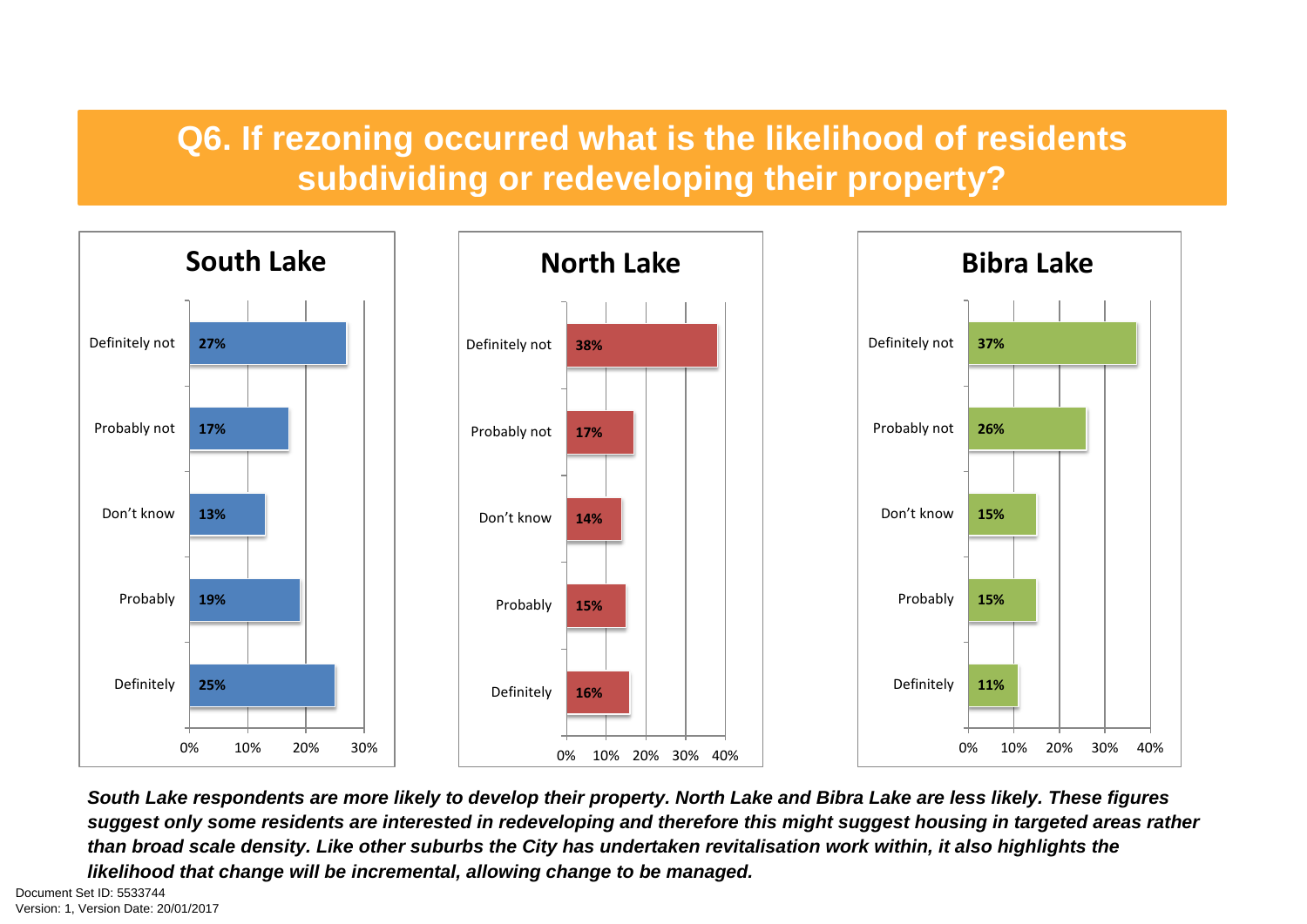#### **Q7. Of those respondents who are likely to subdivide or redevelop, in what timeframe would you consider subdividing or redeveloping?**



*Of the respondents who are likely to develop their property, 59% of South Lake respondents, 57% of North Lake respondents and 51% of Bibra Lake respondents would develop their property within 5 years.* 

Version: 1, Version Date: 20/01/2017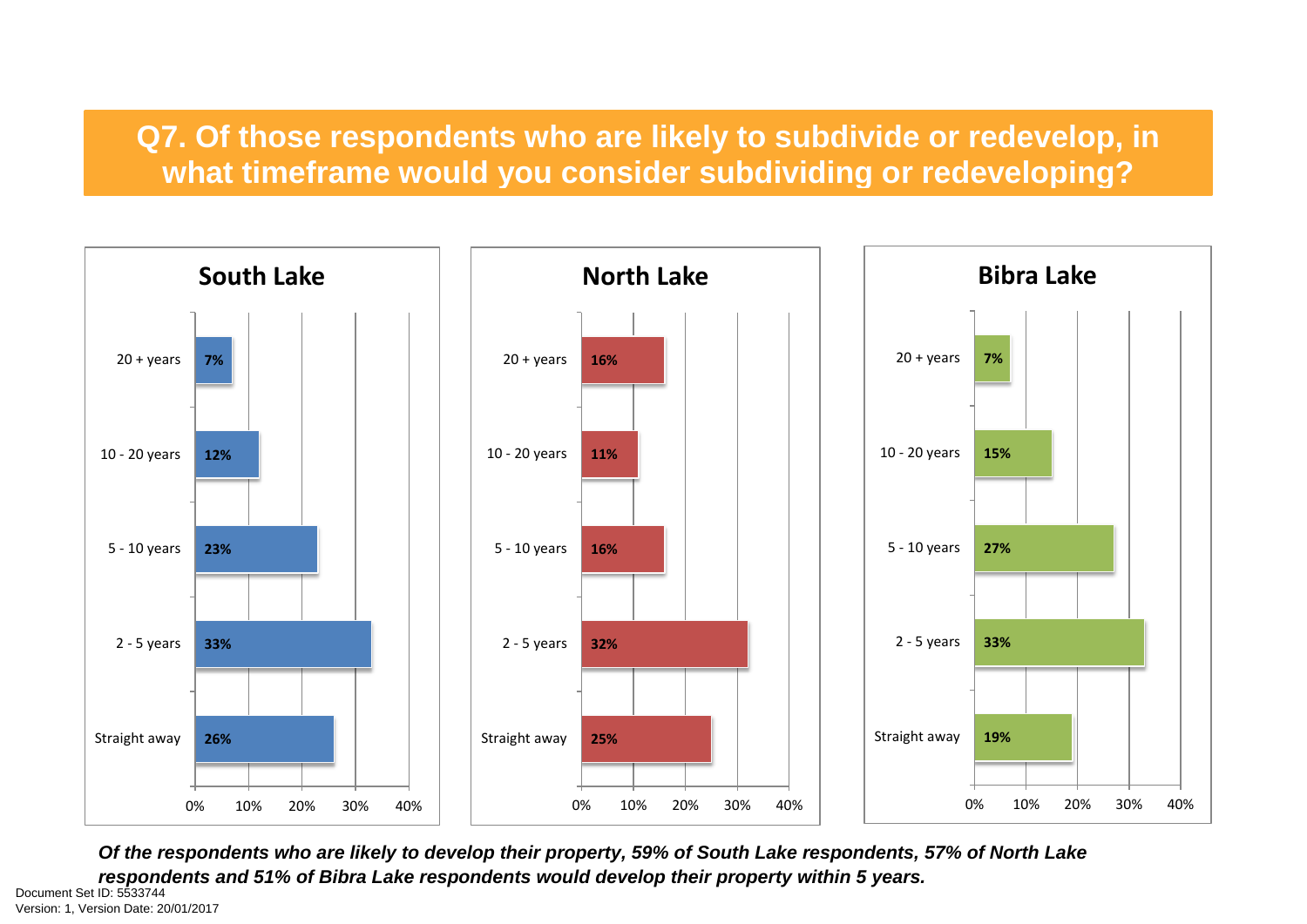## **Responses Part Two – Your Neighbourhood**

**Q1. Would residents like to see an increase in housing within their suburb? If so, how would residents like to see this additional housing distributed?**

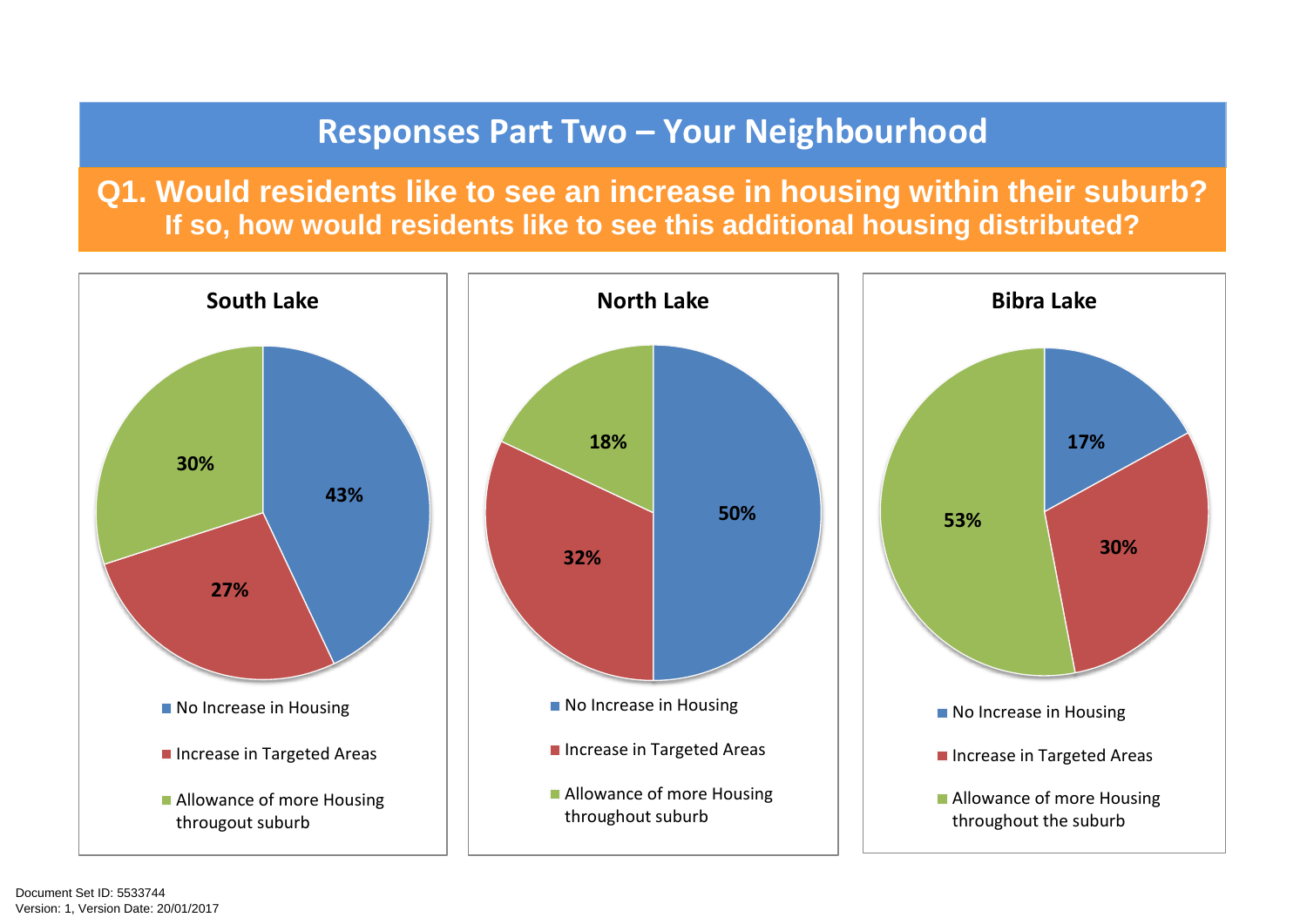

*Of respondents who would like to see an increase in housing, the primary type of housing respondents would prefer to see is 'a diverse mix of all types'. Again, given the dominance of single detached dwellings in the Lakes area, it highlights the need to provide alternative housing types.*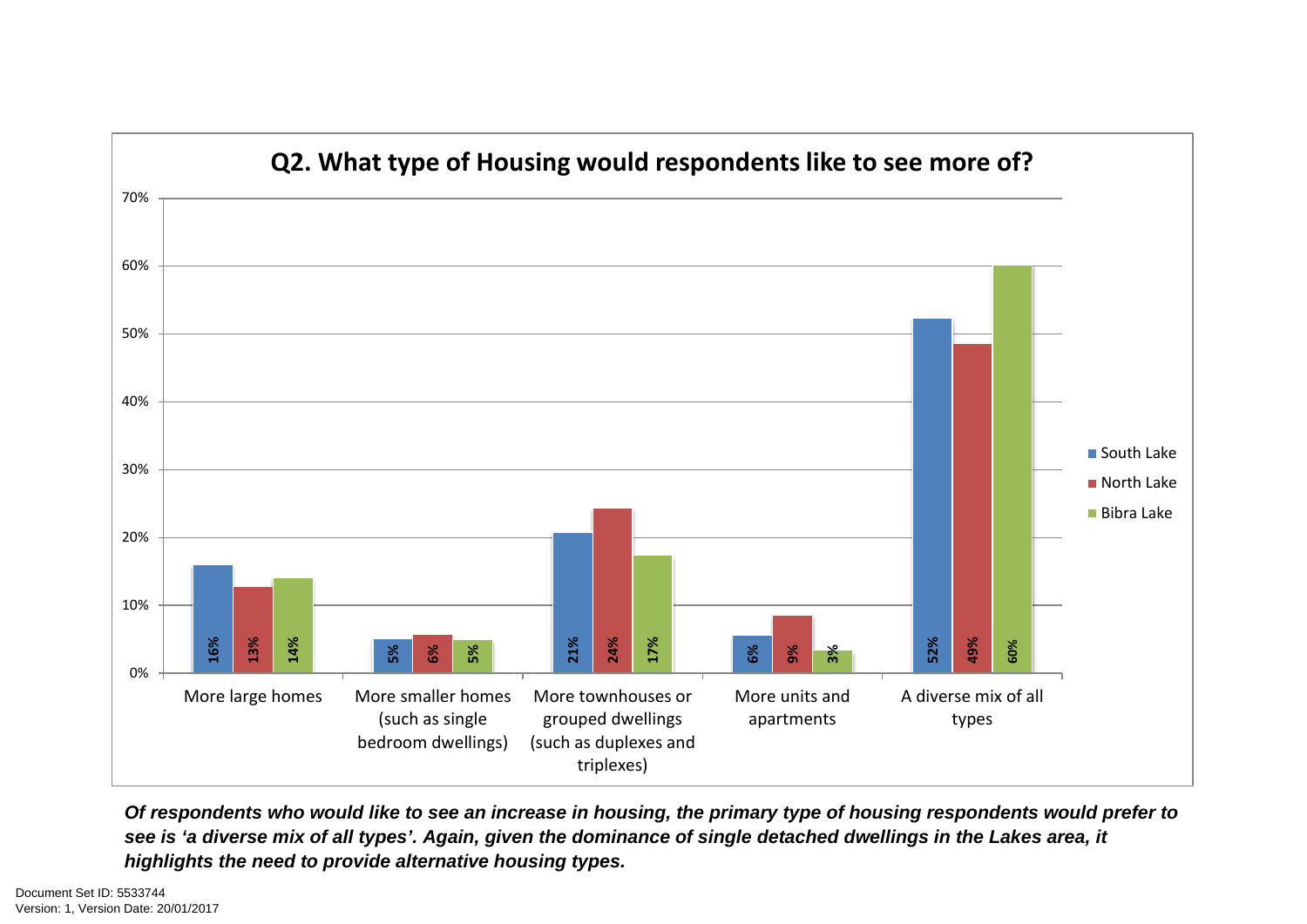# **Responses Part Three – Community Satisfaction**

# **Q1.** *Streetscapes* **within resident suburb are considered attractive:**



*Bibra Lake, 85%, and North Lake 81% are satisfied with the streetscape in their suburb. South Lake, 50%, however is less*  **Document Set ID: 5533744 that the suburb's streets are attractive<br>Version: 1, Version Date: 20/01/2017**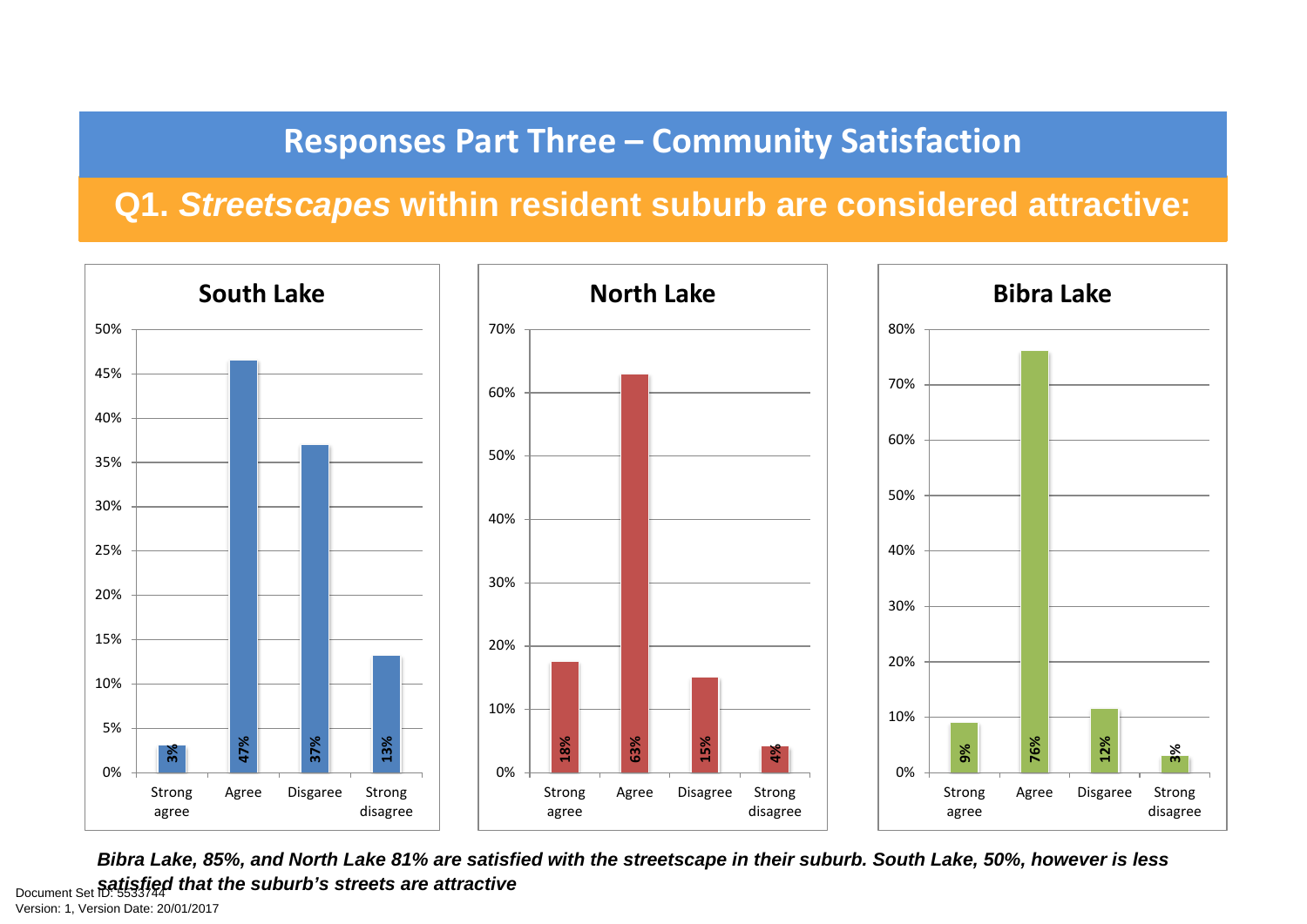## **Q2. What** *streetscape elements and characteristics* **within the Lakes area are in need of improvement?**



*This list directly assists the City in understanding where new streetscape projects should be targeted with the top 3 projects focused on street trees, cleanliness and footpaths.*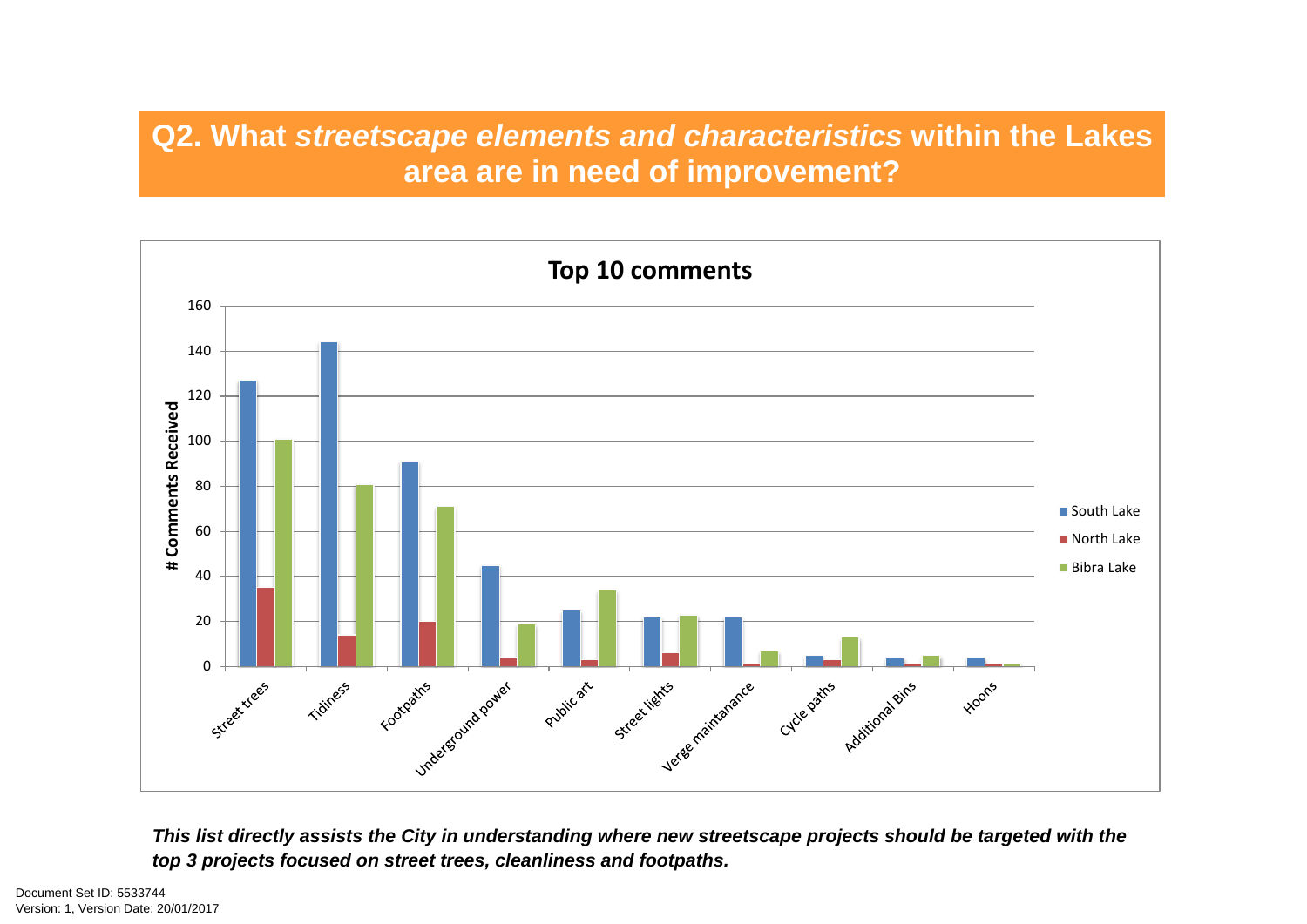#### **Q3.** *Pedestrian and Cycle Paths* **within my suburb are considered safe, well maintained and well connected:**



*Overall, respondents are pleased with pedestrian and cyclist paths in the Lakes area. The most satisfied suburb was North Lake with 78%, and the least satisfied was Bibra Lake at 61% 'agreement' that their suburbs are safe, well maintained and well connected.*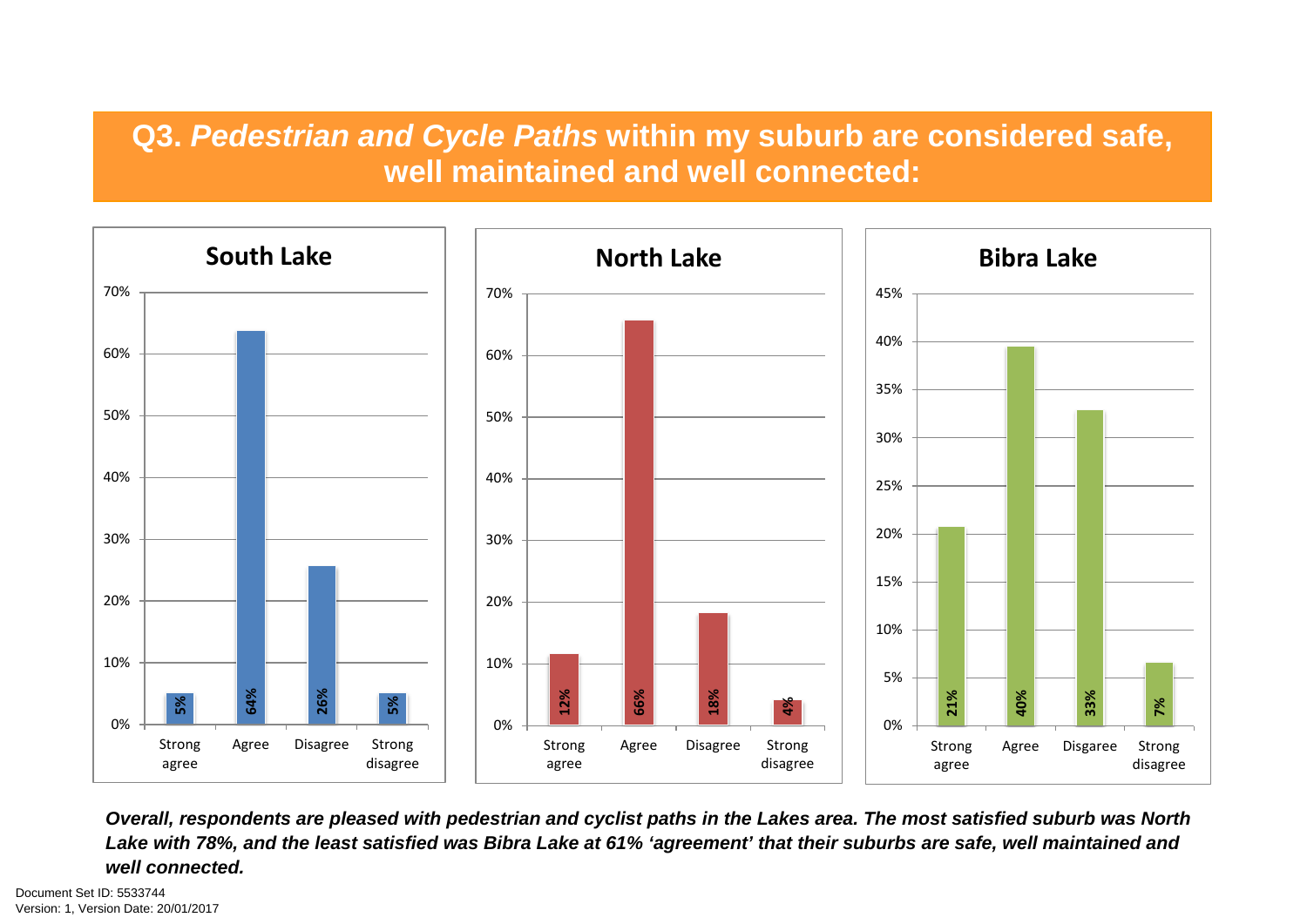#### **Q4.** *Traffic Management and Parking* **within my suburb is considered safe, well maintained and efficient:**



*Overall, Traffic management and parking is considered safe and efficient within the Lakes area. Bibra Lake respondents 'agrees' with this statement the most at 76%, followed by North Lake respondents at 75% and South Lake respondents*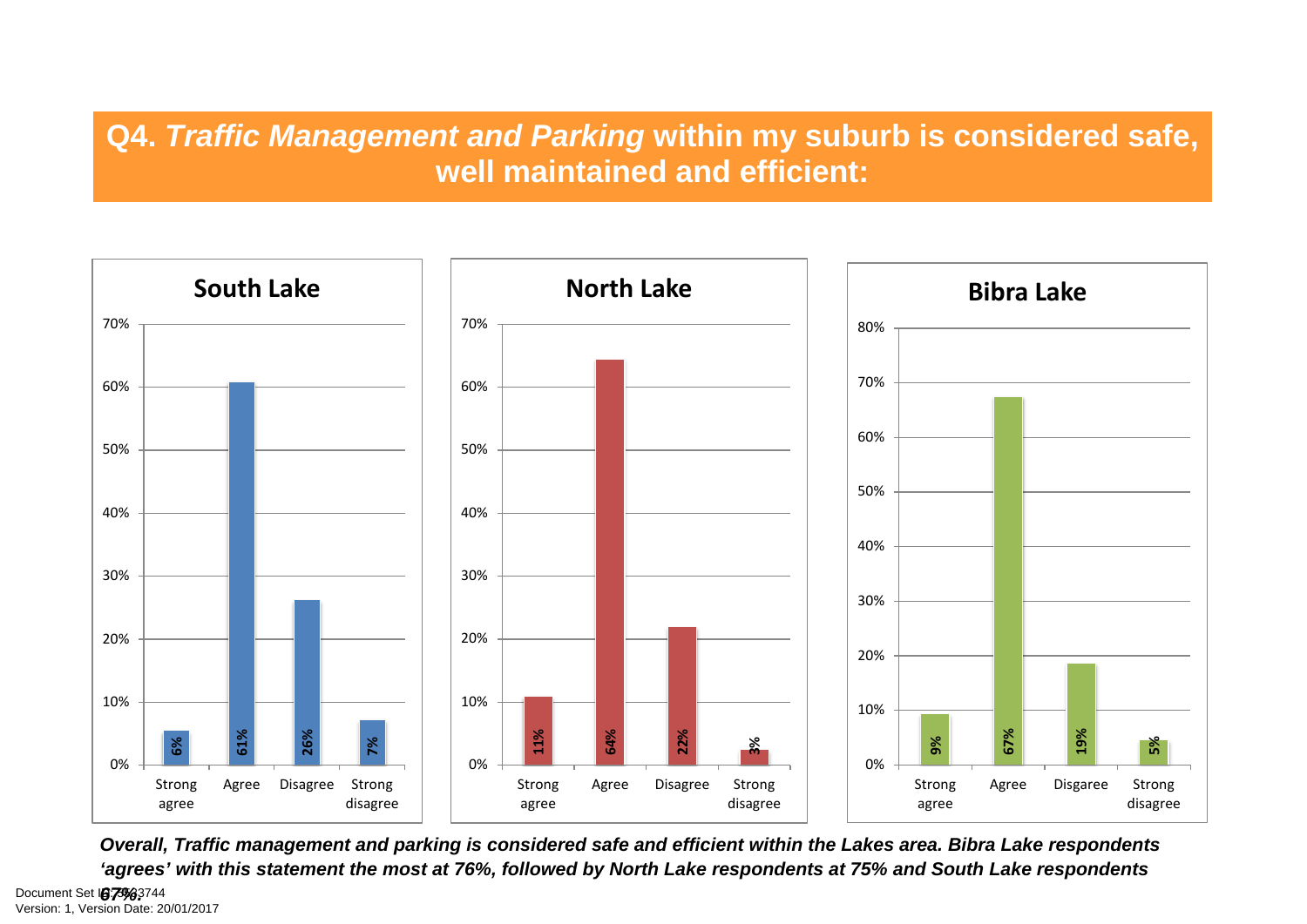#### **Q5. How often do residents use** *public transport* **within their suburb?**



*While on average 50% of residents use public transport there remain opportunities to promote a greater use of bus facilities.*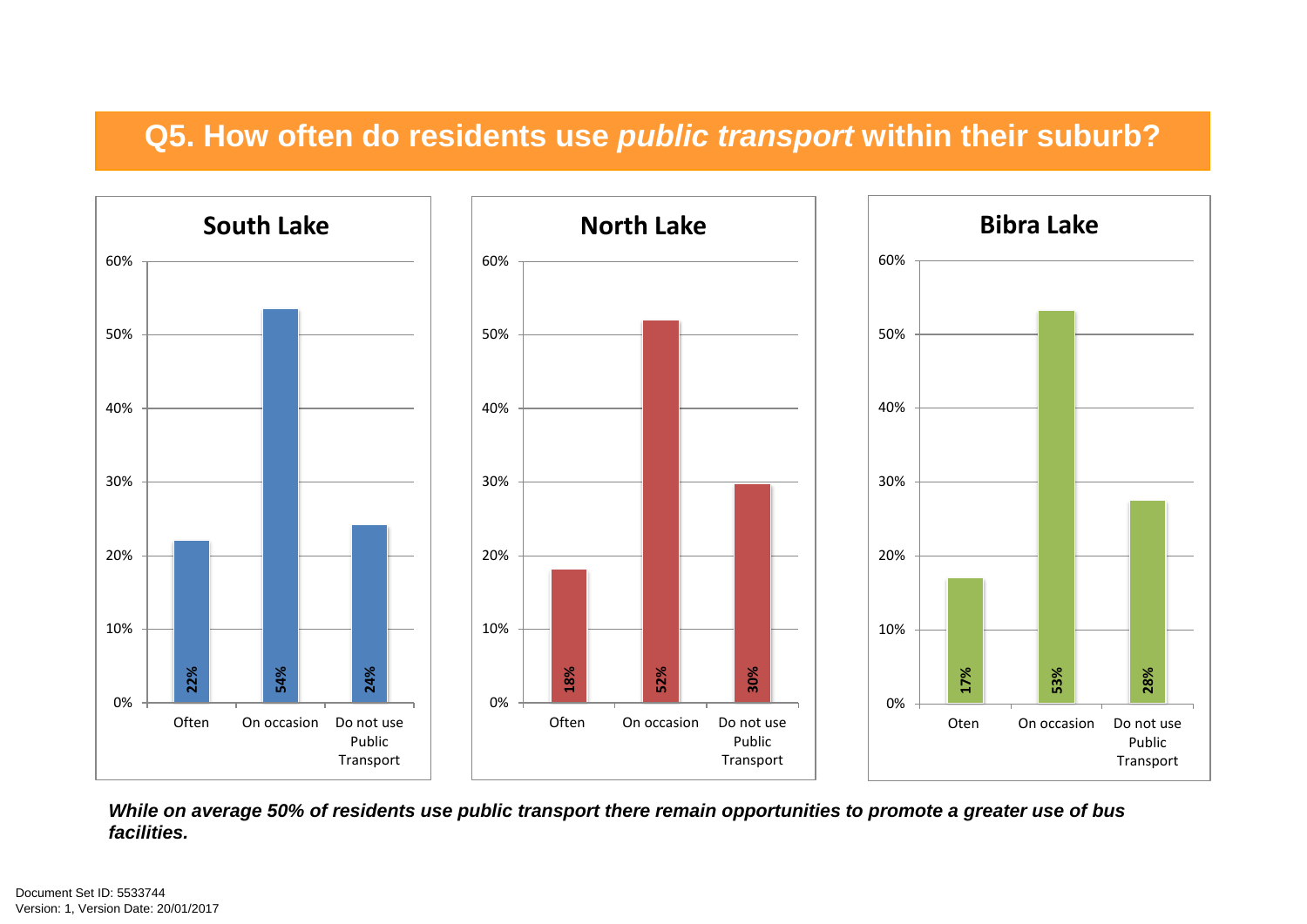# **Q6. My suburb is well serviced by** *Public Transport***:**



*A good response from South Lake and Bibra Lake residents was received regarding bus services however the majority of*  Document Set ID: **ré33idents in North Lake believe services in and around their suburb could be improved.**<br>Version: 1, Version Date: 20/01/2017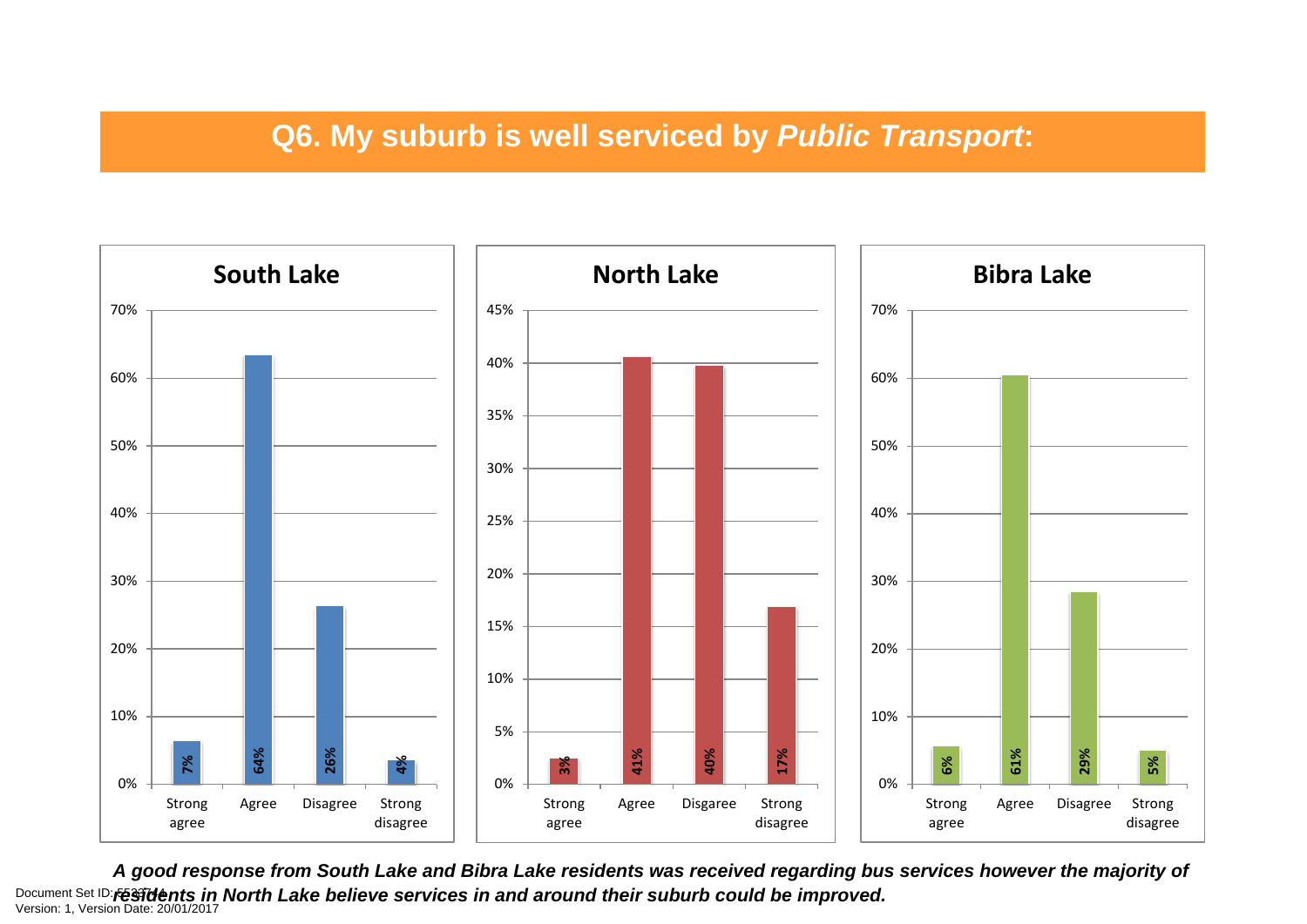### **Q7. What** *Public Transport elements* **would you recommend to help increase the use of Public Transport?**



*These results suggest the City should undertake discussions with the Public Transport Authority to review bus frequency times, especially in South Lake and Bibra Lake. Bus facilities should also be reviewed.*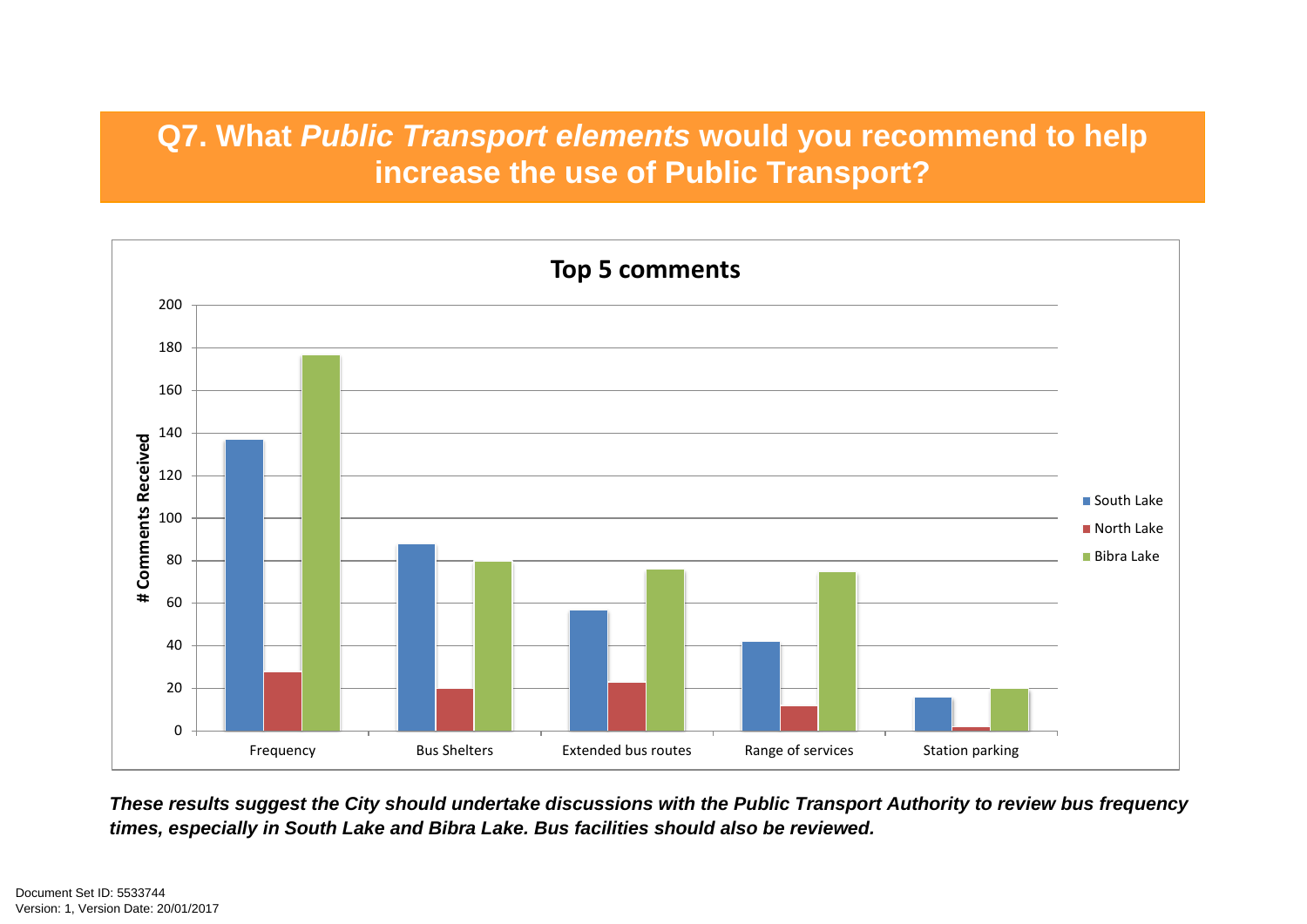### **Q8. The** *Parks* **within my suburb meet my needs and the needs of my family:**



*Parks and open space within the Lakes area are popular within the Lakes area. Between 83% and 89% of respondents*  Document Set ID: 5<mark>53374e' *that the Parks meet the needs of themselves and their families*<br>Version: 1, Version Date: 20/01/2017</mark>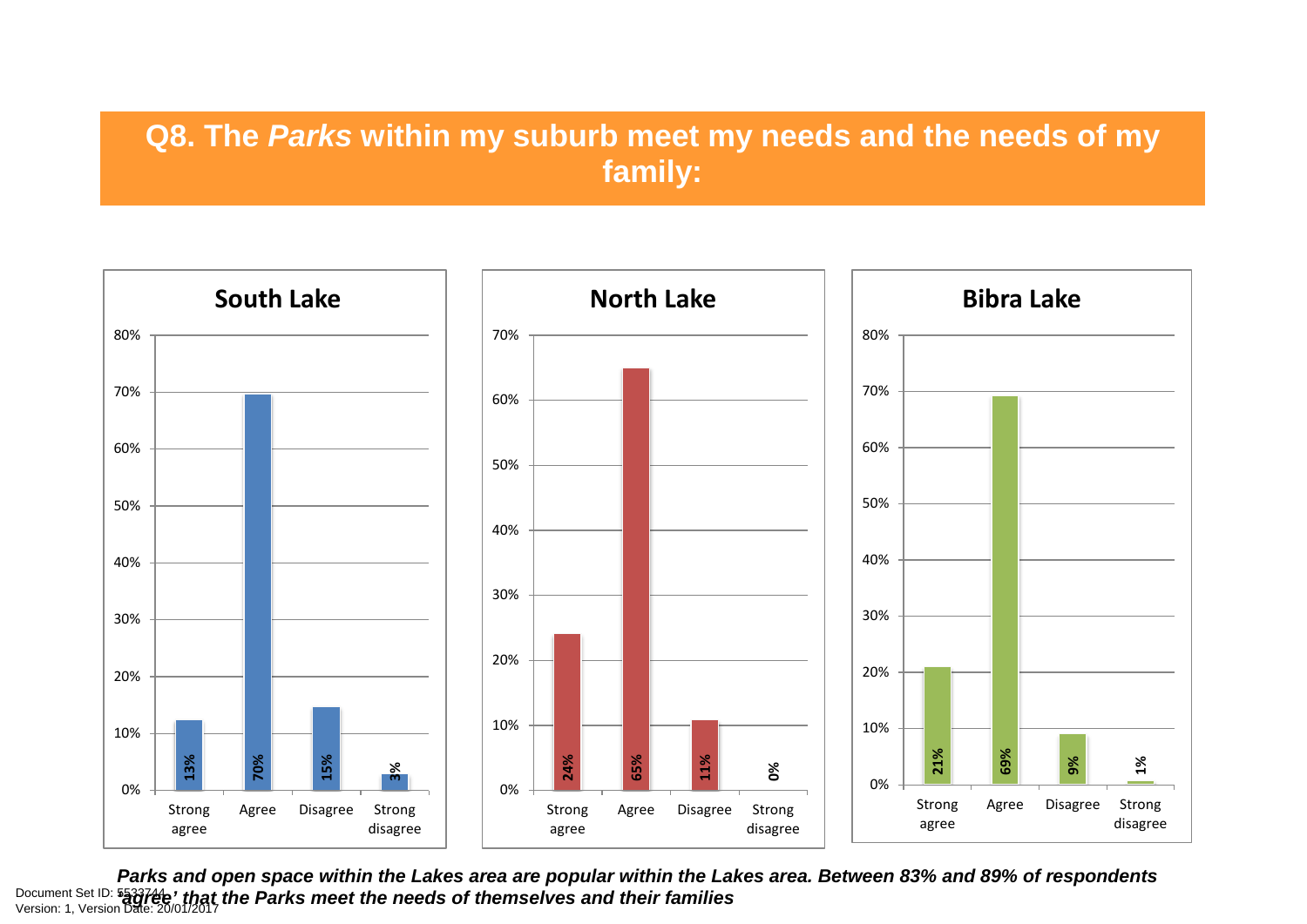#### **Q9. What elements of the** *Parks* **could be improved upon?**



*This list directly assists the City in understanding where improvements can be made to parks.*